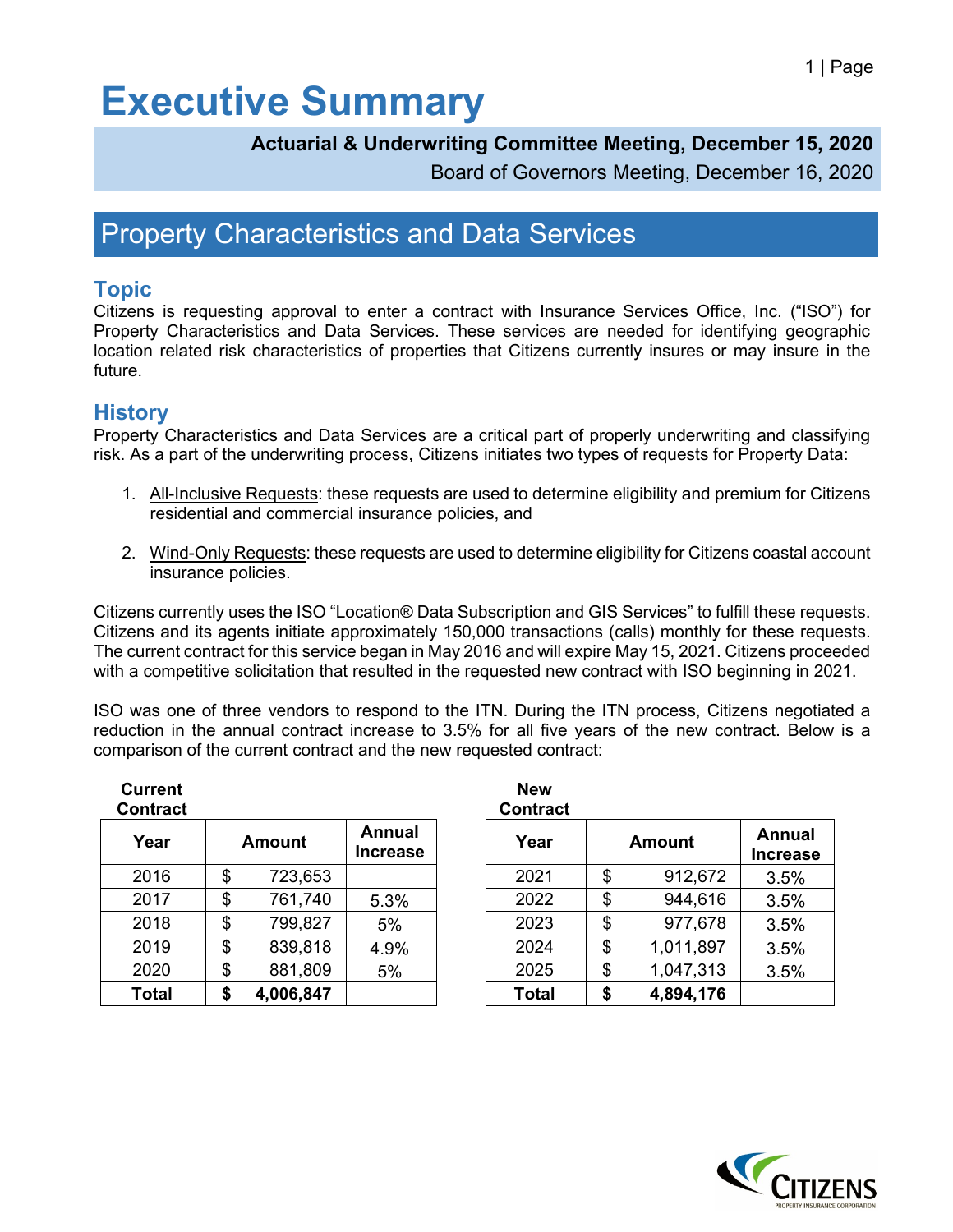# **Executive Summary**

#### **Actuarial & Underwriting Committee Meeting, December 15, 2020**

Board of Governors Meeting, December 16, 2020

#### **Recommendation**

Staff proposes that the Actuarial and Underwriting Committee review and approve for consideration by the Board of Governors to:

- a) Approve a contract with Insurance Services Office, Inc. for a five (5) year term with no renewals, for an amount not to exceed \$4,894,176, as set forth in this Action Item; and
- b) Authorize staff to take any appropriate or necessary actions consistent with this Action Item.

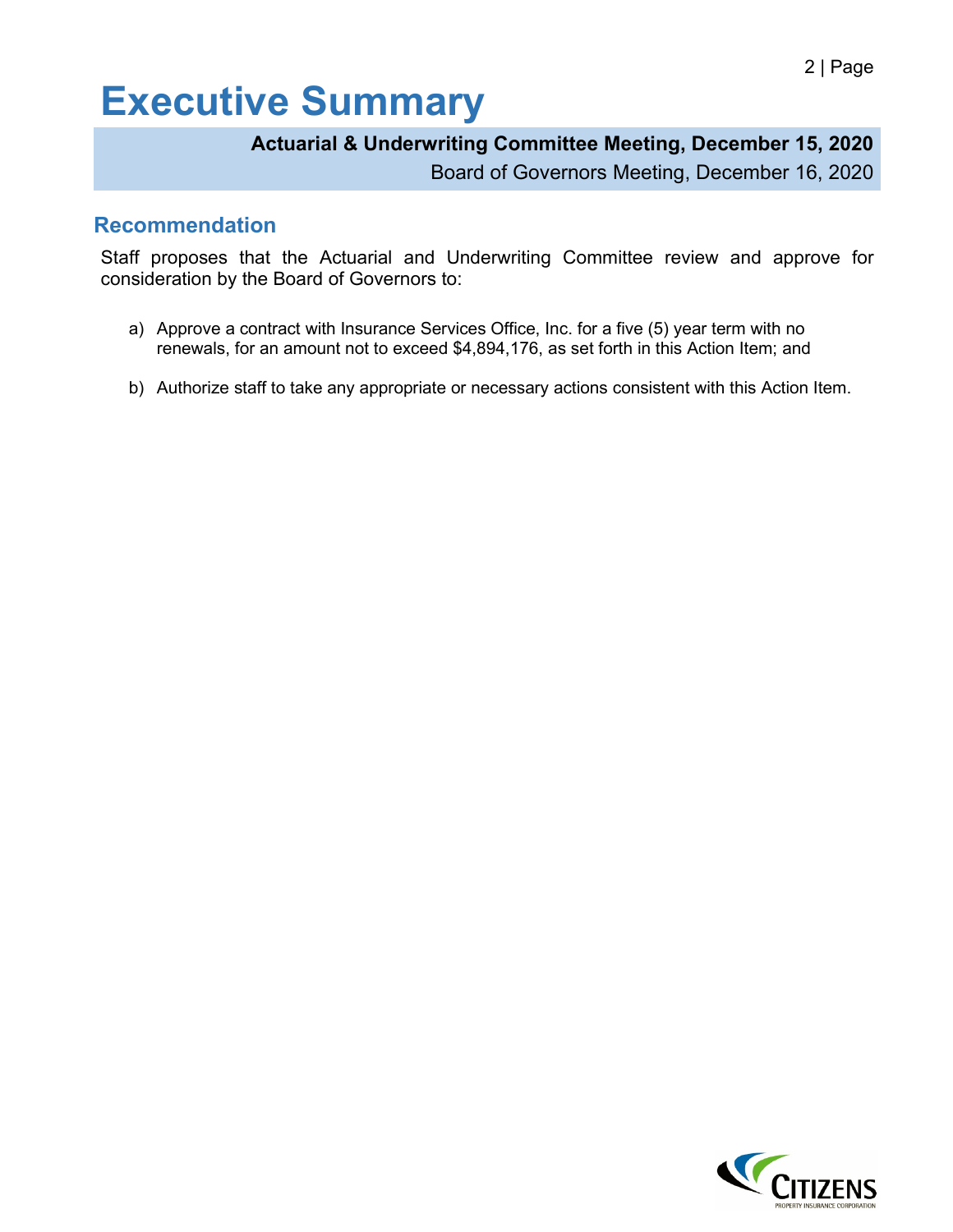### **ACTION ITEM 1 PAGE**

Board of Governors Meeting, December 16, 2020

| $\boxtimes$ Contract – New              |                                                                                                                                                                                                                                                                                                                                                                                                                                                                                                                                                                 | □Committee or Board Minutes |         |  |  |
|-----------------------------------------|-----------------------------------------------------------------------------------------------------------------------------------------------------------------------------------------------------------------------------------------------------------------------------------------------------------------------------------------------------------------------------------------------------------------------------------------------------------------------------------------------------------------------------------------------------------------|-----------------------------|---------|--|--|
| □Contract – Amendment of Contract Terms |                                                                                                                                                                                                                                                                                                                                                                                                                                                                                                                                                                 | □Product Changes            |         |  |  |
| □Contract - Additional Spend            | $\Box$ Other                                                                                                                                                                                                                                                                                                                                                                                                                                                                                                                                                    |                             |         |  |  |
| <b>Contract ID</b>                      | <b>Property Characteristics Data Services</b>                                                                                                                                                                                                                                                                                                                                                                                                                                                                                                                   |                             |         |  |  |
|                                         | Contract number: 21-20-0025-00                                                                                                                                                                                                                                                                                                                                                                                                                                                                                                                                  |                             |         |  |  |
|                                         | Vendor: Insurance Services Office, Inc.                                                                                                                                                                                                                                                                                                                                                                                                                                                                                                                         |                             |         |  |  |
| <b>Budgeted Item</b>                    | $\boxtimes$ Yes                                                                                                                                                                                                                                                                                                                                                                                                                                                                                                                                                 |                             |         |  |  |
|                                         | $\square$ No                                                                                                                                                                                                                                                                                                                                                                                                                                                                                                                                                    |                             |         |  |  |
|                                         | Funding to be included in the 2021 Operating Budget and annually for each<br>respective contract year.                                                                                                                                                                                                                                                                                                                                                                                                                                                          |                             |         |  |  |
| <b>Procurement Method</b>               | On July 6, 2020, Citizens released Invitation to Negotiate No.: 20-0025 for<br>Property Characteristics Data Services. Three (3) vendor responses were<br>received and evaluated. On September 29, 2020, the Negotiation Team<br>recommended an award to Insurance Services Office, Inc (ISO).                                                                                                                                                                                                                                                                  |                             |         |  |  |
| <b>Contract Amount</b>                  | Year                                                                                                                                                                                                                                                                                                                                                                                                                                                                                                                                                            | <b>Amount</b>               |         |  |  |
|                                         | 2021-22                                                                                                                                                                                                                                                                                                                                                                                                                                                                                                                                                         | \$                          | 912,672 |  |  |
|                                         | 2022-23                                                                                                                                                                                                                                                                                                                                                                                                                                                                                                                                                         | \$                          | 944,616 |  |  |
|                                         | 2023-24                                                                                                                                                                                                                                                                                                                                                                                                                                                                                                                                                         | \$                          | 977,678 |  |  |
|                                         | 2024-25                                                                                                                                                                                                                                                                                                                                                                                                                                                                                                                                                         | \$<br>1,011,897             |         |  |  |
|                                         | 2025-26                                                                                                                                                                                                                                                                                                                                                                                                                                                                                                                                                         | \$<br>1,047,313             |         |  |  |
|                                         | <b>Total</b>                                                                                                                                                                                                                                                                                                                                                                                                                                                                                                                                                    | \$<br>4,894,176             |         |  |  |
|                                         | <b>Contract Term(s)</b> This contract is expected to commence on May 16, 2021 and will have a<br>five (5) year term with no renewals.                                                                                                                                                                                                                                                                                                                                                                                                                           |                             |         |  |  |
| <b>Purpose/Scope</b>                    | The ability to identify address-specific data is a critical part of proper<br>underwriting and classifying risk. Citizens currently utilizes a web-based<br>service from Insurance Services Office, Inc. to automate the identification<br>of location-related risk characteristics and certain regulatory compliance<br>(eligibility) of a property based on the location's address. The current<br>contract is scheduled to expire on May 15, 2020. Citizens conducted this<br>procurement to replace that contract and ensure against any gap in<br>service. |                             |         |  |  |